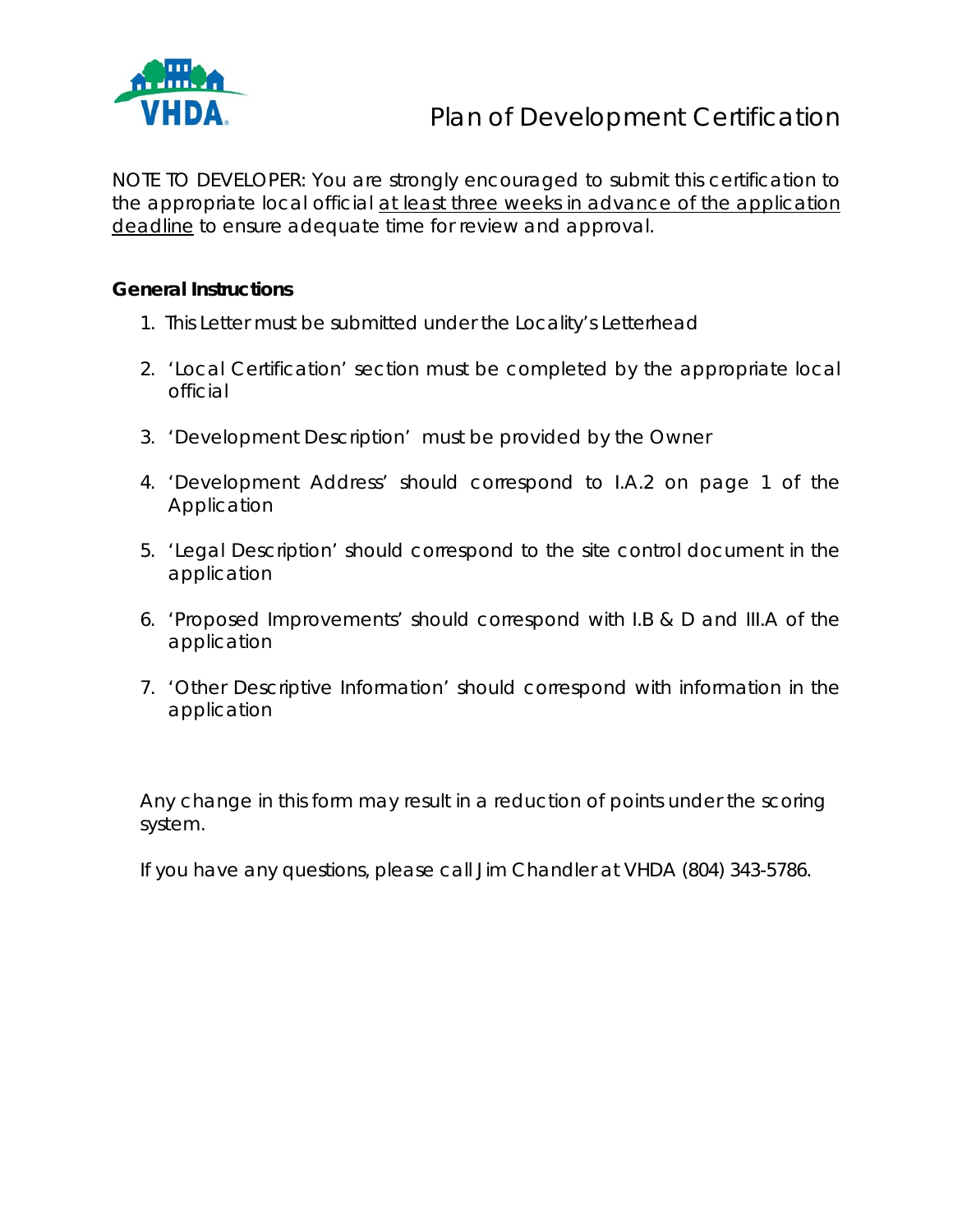### **Plan of Development Certification**

### **DATE:**

**TO:** Virginia Housing Development Authority 601 South Belvidere Street Richmond, Virginia 23220 Attention: Jim Chandler

### **RE:** PLAN OF DEVELOPMENT CERTIFICATION

Name of Development: Name of Owner/Applicant: Name of Seller/Current Owner:

The above-referenced Owner/Applicant has asked this office to complete this form letter regarding the site plan of the proposed Development (more fully described below). This certification is rendered solely for the purpose of confirming the status of plan of development or site plan approval of the Development. It is understood that this letter will be used by the Virginia Housing Development Authority solely for the purpose of determining whether the Development qualifies for points available under VHDA's Qualified Allocation Plan for housing tax credits.

### **DEVELOPMENT DESCRIPTION:**

| <b>Development Address:</b>                                    |                                     |                                             |                                                                                                 |
|----------------------------------------------------------------|-------------------------------------|---------------------------------------------|-------------------------------------------------------------------------------------------------|
| Legal Description:                                             |                                     |                                             |                                                                                                 |
|                                                                |                                     |                                             |                                                                                                 |
| Plan of Development Number:                                    |                                     |                                             |                                                                                                 |
| Proposed Improvements:                                         |                                     |                                             |                                                                                                 |
| New Construction:<br><b>Adaptive Reuse:</b><br>Rehabilitation: | $#$ Units<br>$#$ Units<br>$#$ Units | $#$ Buildings<br># Buildings<br># Buildings | <b>Total Gross Floor Area</b><br><b>Total Gross Floor Area</b><br><b>Total Gross Floor Area</b> |